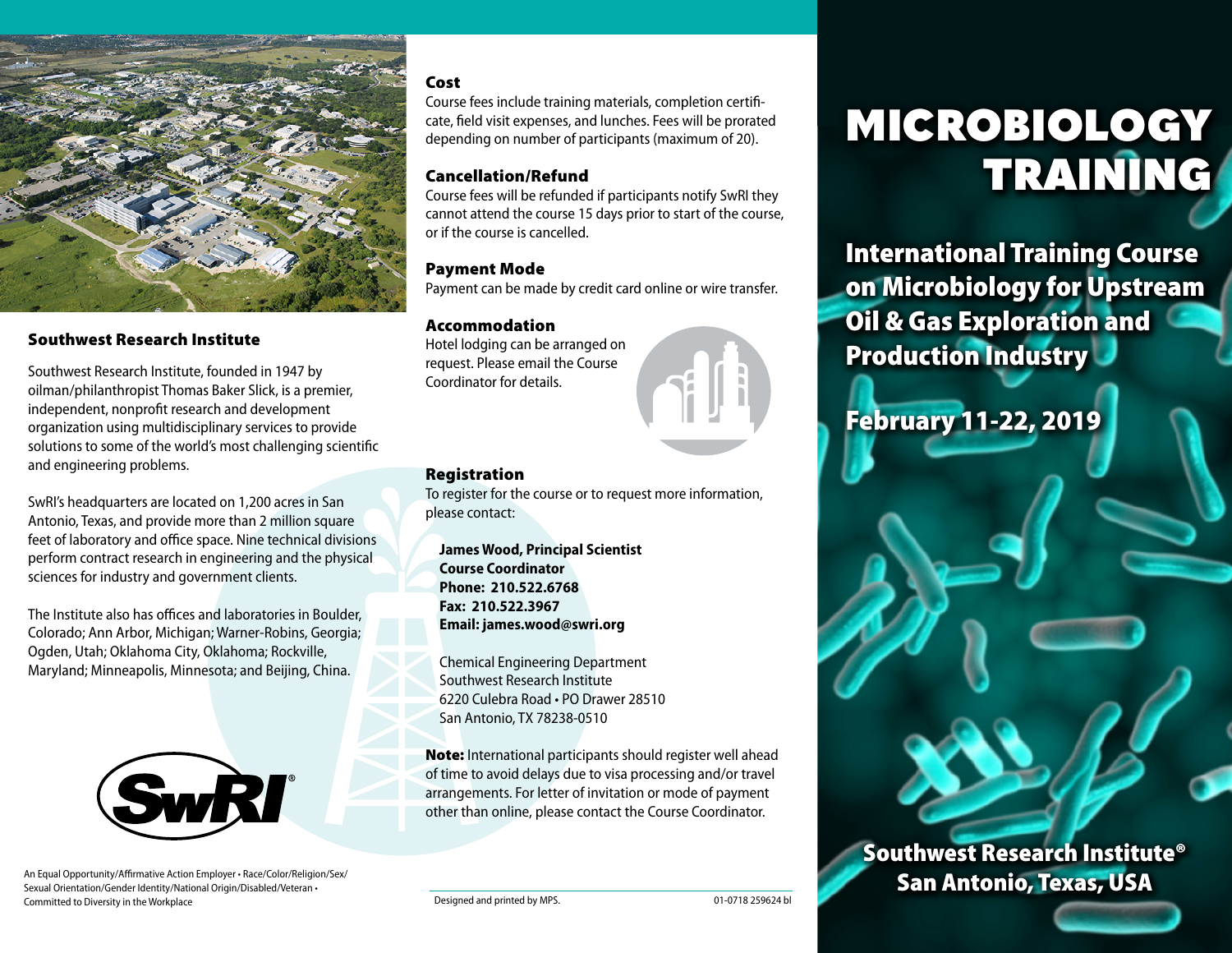

### Southwest Research Institute® (SwRI®) Microbiology Training

SwRI's microbiological capabilities range from basic microbiology to the complexities of molecular biology to industry-pertinent oilfield microbiology. Experts in each field prepare customized classroom-based courses and offer hands-on laboratory training specific to trainee goals. Basic and complex microbiology courses are offered in a variety of formats including classrooms, laboratories, and field sites. SwRI provides training that is cutting-edge, engaging, and relevant to trainee requirements.

SwRI has offered training in a wide variety of scientific and engineering disciplines to students throughout its history. Training is often specialized and tailored to student needs. Experienced staff members have the necessary expertise to provide the most comprehensive and professional training offered in the

scientific community. In addition, relationships with professionals in industry, academia, and government allow for even greater access to expertise in topics important to our course attendees.





### Facilities

- Over 2 million square feet of laboratories, conference rooms, and offices
- BSL-2 microbiology labs
- Labs equipped with scanning electron microscopes, biosafety cabinets, incubators, and more

SwRI microbiologists also support the International Alternative Fuel Technology Center for research and development of advanced biofuels and next-generation biofuels from algae and biomaterials.



**INTERNATIONAL** 



### Training Courses

- Basic Microbiology
- Oilfield Microbiology
- Environmental Microbiology
- Molecular Biology

### Course Highlights

- Good Laboratory Practices (cGLP)
- Reservoir souring investigation (sulfate-reducing bacteria)
- Biocide efficacy testing for production processes
- Enumeration and identification of microbes in downhole systems
- Sampling and determination of microbiologically influenced corrosion (MIC)
- Controlled release biocides
- Hands-on laboratory training and field trips
- Standard methodologies (EPA, ASTM, AOAC)
- Produced water microbiology testing
- Environmental sampling and qPCR
- Biofilms and bioaerosols
- Next-generation biofuels

### Training Formats

- Classroom
- Laboratory
- Field site

### Attendees

- Oil field professionals
- Petroleum engineers
- University researchers